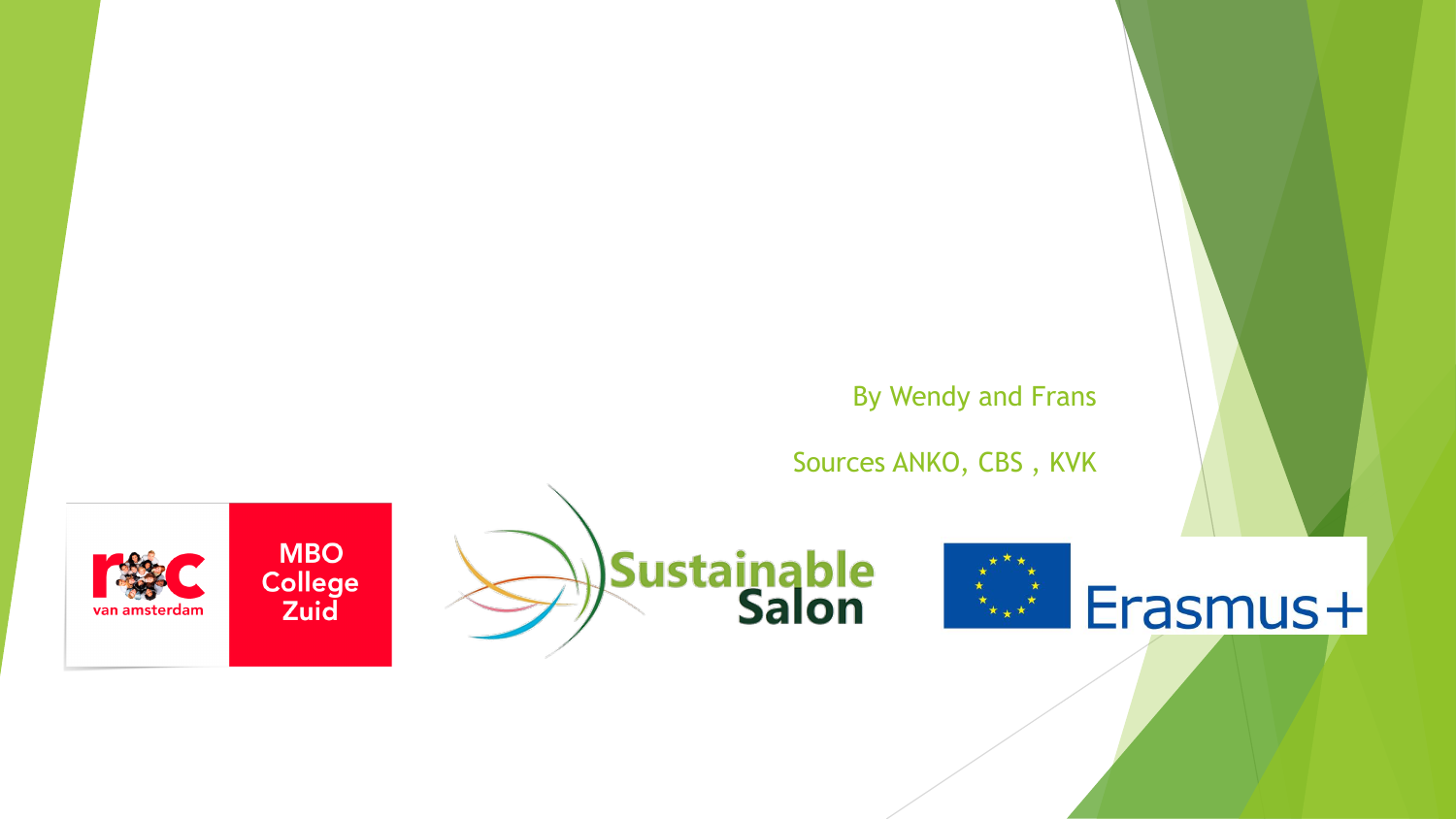#### **School**

• In the Netherlands we've got 31 schools which provide the proffesional education becoming a hairstyling/barber • As a student you can start at level 1 (if you were not be able to finish secondary school or you come from a practical school. • All the other students start at level 2, even if you are high educated, because you have to start with the basics If you have finsished level 2 you can go for level 3. When you finished level 2 you can make the choise for female or gents If you are motivated to develop your self as a manager or you want your own hairsalon you can go for level 4

If you have succeeded Level 4 you can study



\*You have to do internship during the courses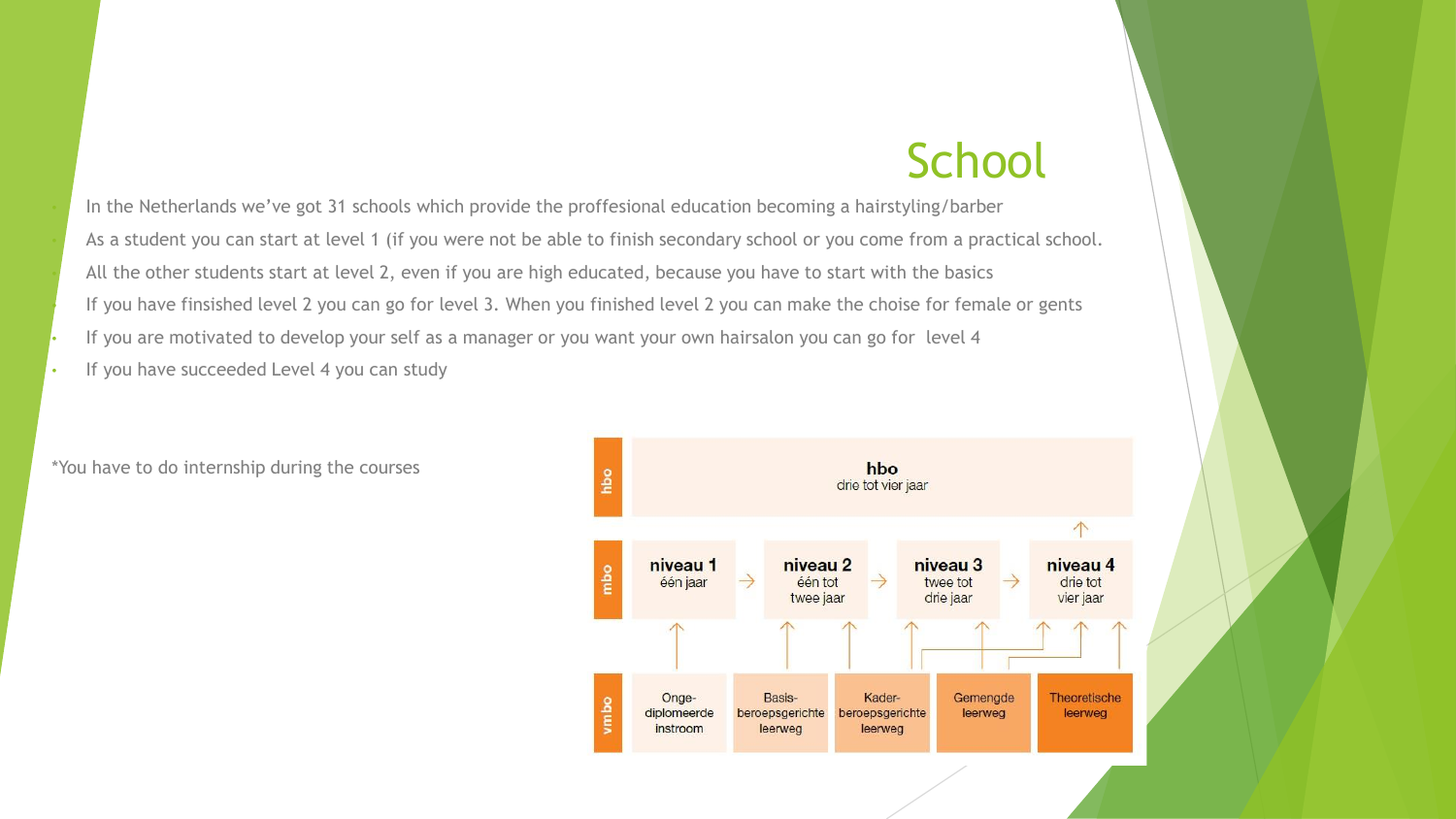- $\triangleright$  Besides the regular schools there are also private schools
- $\triangleright$  Big salons has their own education programms
- Firms of products like Wella, L'Oréal also have education programms, these are the places where you can develop and improve you're skills as a hairdresser, but they also provide courses like management or skills on Social Media





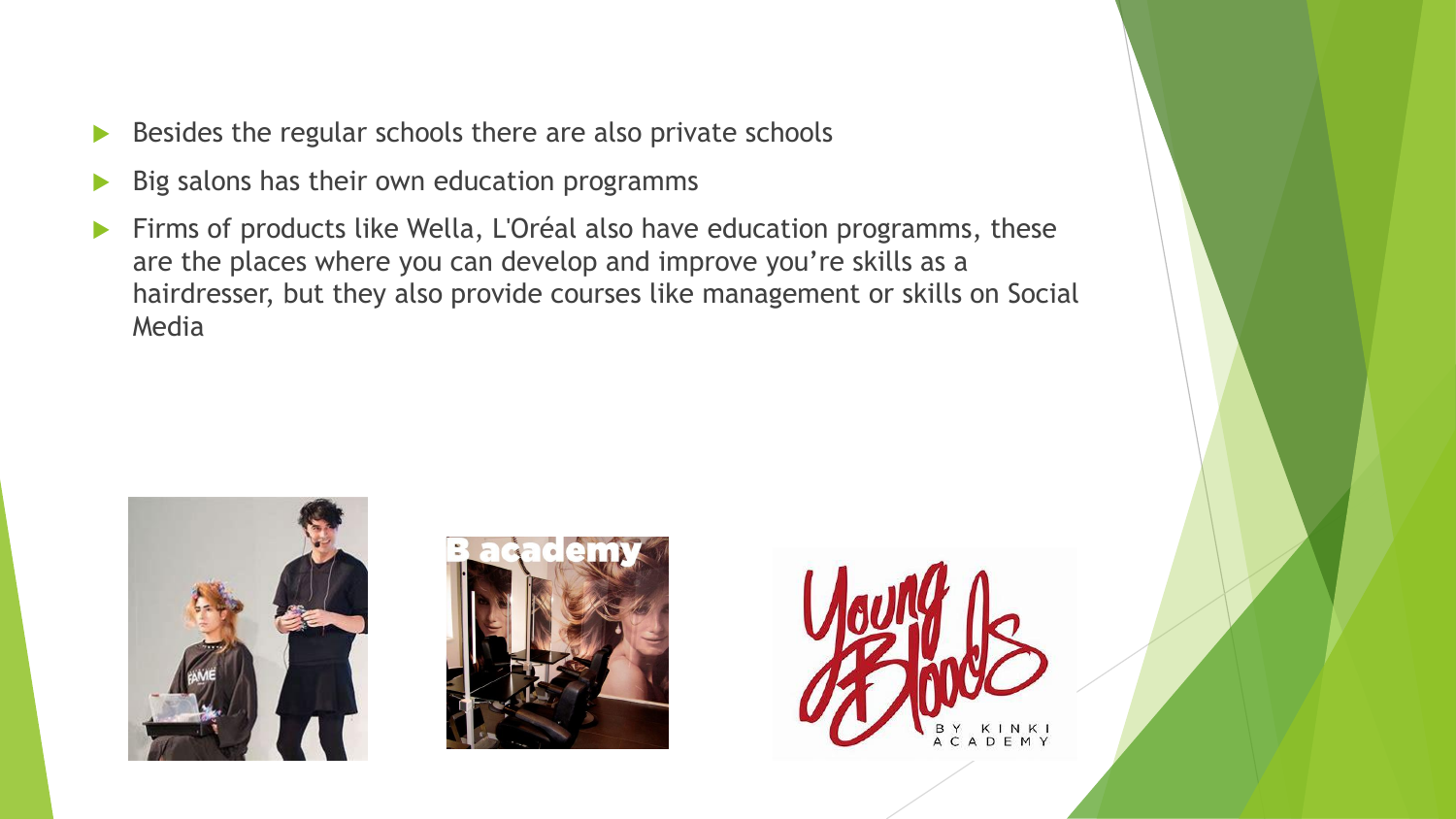# Digital and digital skills

- ICT skills or learning from ICT are also covered in the regular education
- During the lockdown the Dutch schools are provided lessons during the regular lessons. Our school for example made lots of materials so we could offer education at school and home together.
- Also most of the firms from products developed programs which you can follow online

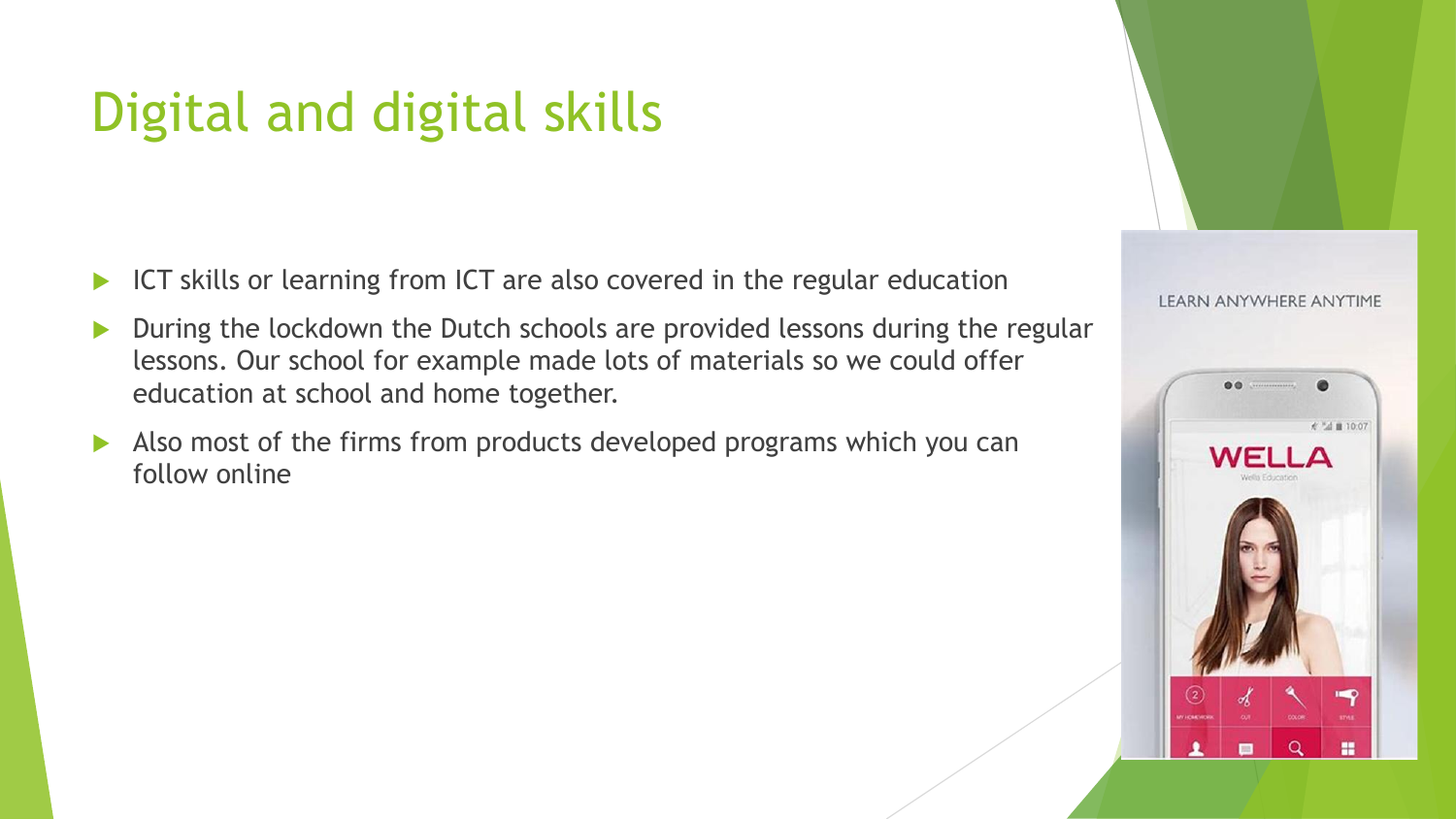#### entrepreneurship 2020

 If you want to be an entrepeneur in the Netherlands the most important thing you have to develop is a bussinesplan. You need this to get a loan from a bank or other financiers. When you have a bussinesplan the chance that you succeed is bigger when you don't have a bussinesplan

(bussinesplans are mostly the same in all countries)

- Google has become very important. This is the place where customers find your salon and mostly can book directly via booking-systems
- Cash money become less.Most of the customers pay by card or phone or directly when they make their booking
- Some hairsalons have a webshop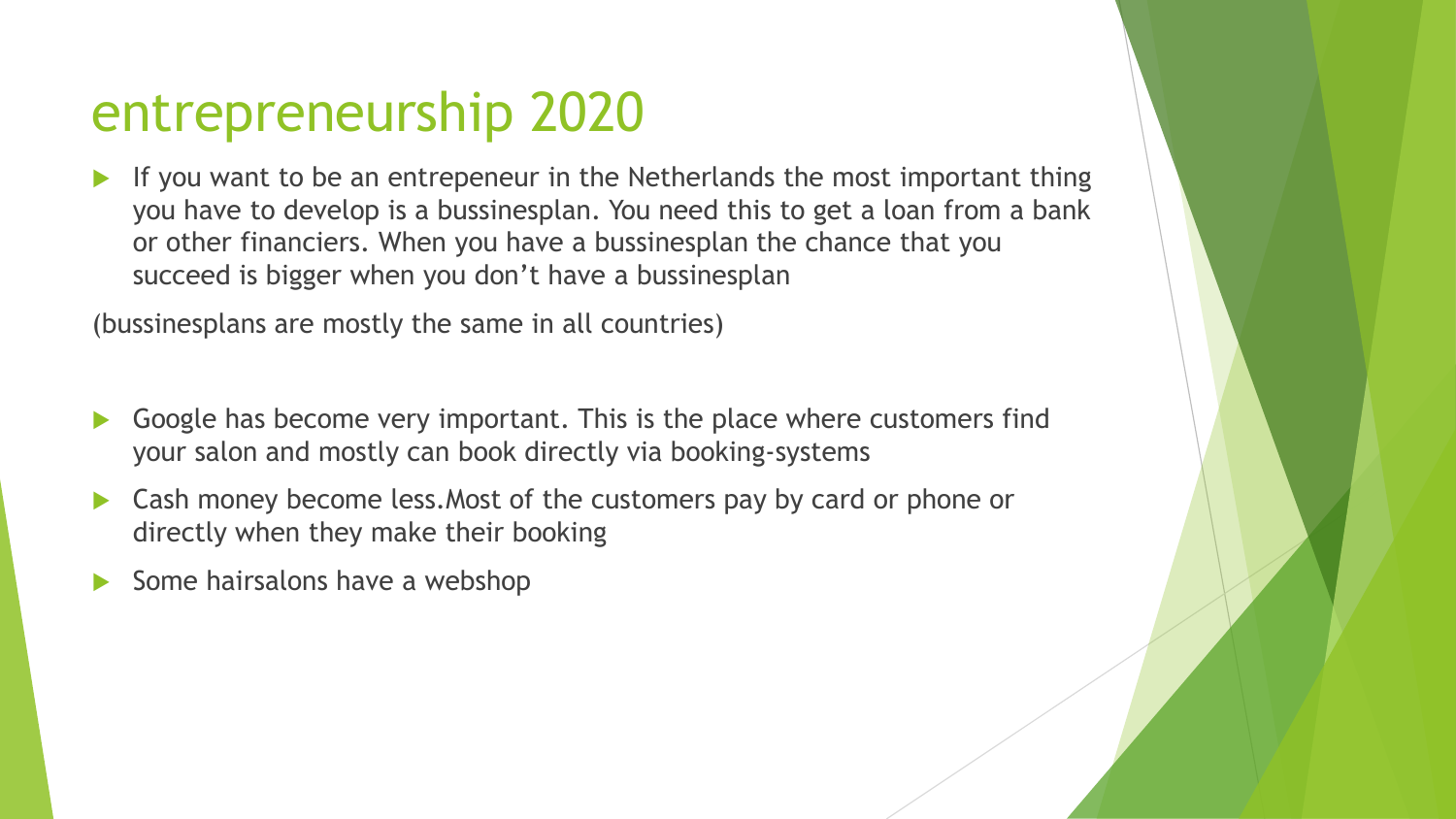# Digitalization and digital skills

- Google has become very important. This is the place where customers find their salon and mostly can book directly via booking-systems
- ▶ Cash money become less. Most of the customers pay by card or phone or directly when they make their booking
- $\triangleright$  Some hairsalons have a webshop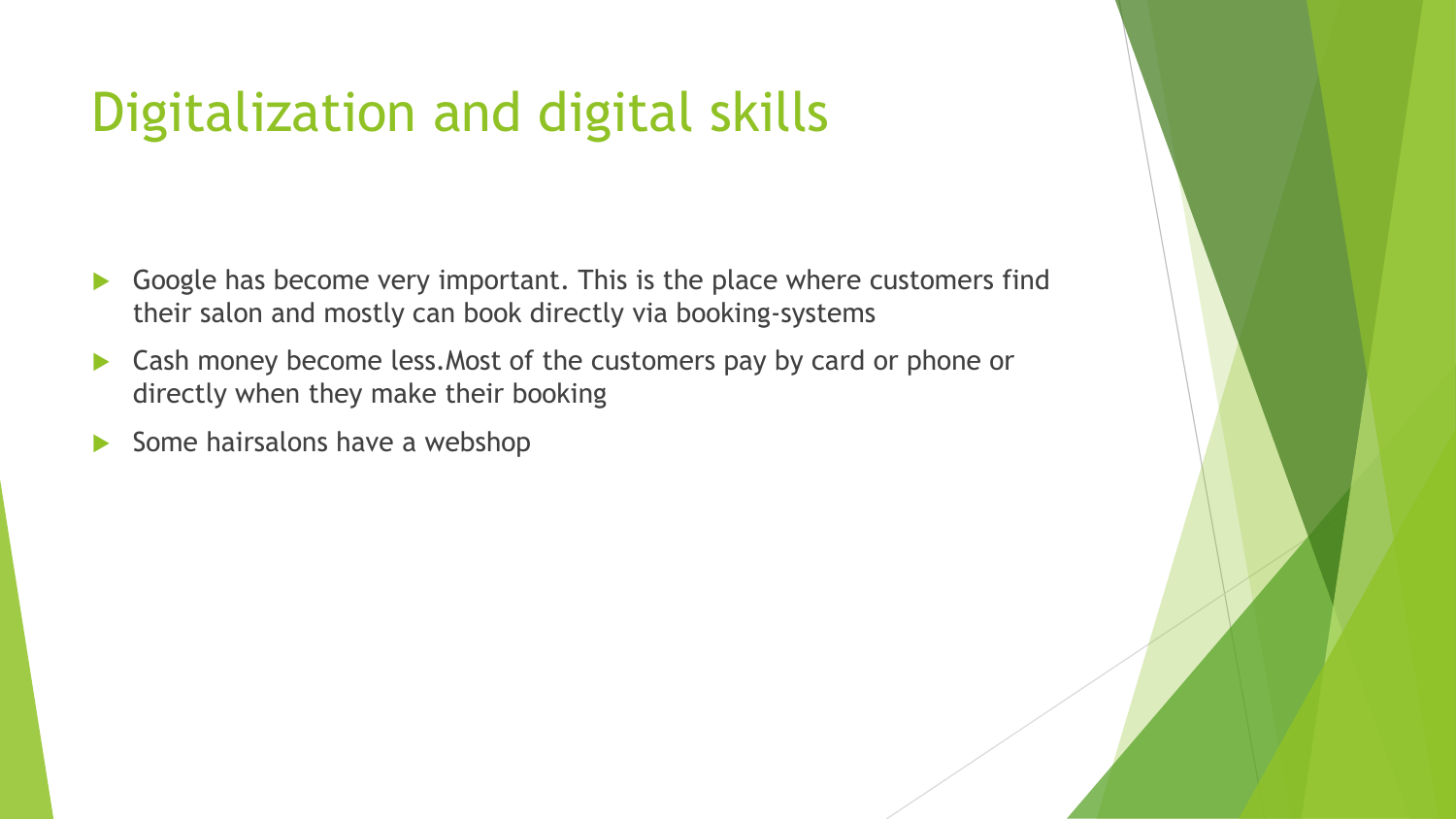# Sustainability 2020 **Tools**

 $\blacktriangleright$ 

Tools watertaps who reduced water for 65% Electricity – solar panels , led panels waste management – recycling and reusing materials chemicals – ecofriendly , crueltyfree and products without parabeen, sulfate and microbeads – no ammonia in haircolor and permfluids